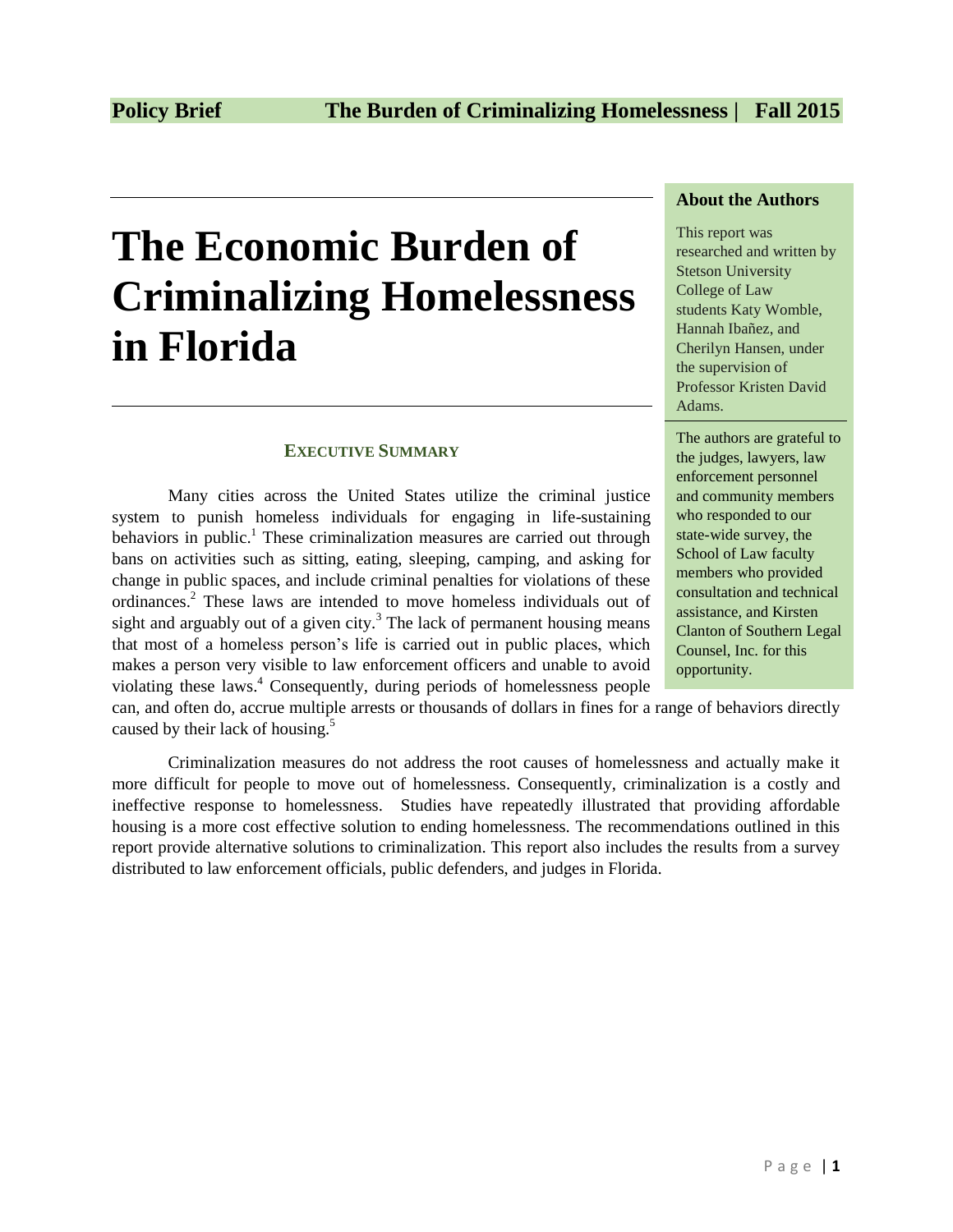**I. Executive Summary……………….…….1**

# **Policy Brief The Burden of Criminalizing Homelessness | Fall 2015**

| L.  | $\Gamma$ Executive Summary                     |
|-----|------------------------------------------------|
| П.  | Overview Of Current Criminalization            |
|     |                                                |
|     | A. Most Common Types Of                        |
|     | <b>Ordinances To Criminalize</b>               |
|     | Homeless Persons 2                             |
|     | <b>Criminalization Ordinances</b><br><b>B.</b> |
|     |                                                |
|     | III. Justifications For & Rebuttal Of          |
|     | Criminalization Laws  3                        |
|     | A. Criminalization Ordinances Do               |
|     | <b>Not Connect Homeless Persons</b>            |
|     | With Needed Services 3                         |
|     | <b>B.</b> Criminalization Ordinances Do        |
|     | <b>Not Promote Economic</b>                    |
|     | <b>Development And Tourism 4</b>               |
|     | C. Conclusion 4                                |
| IV. | <b>Hidden Impacts Of Criminalization</b>       |
|     |                                                |
|     | A. Hidden Impacts On The                       |
|     | <b>Criminal Justice</b>                        |
|     |                                                |
|     | <b>Hidden Impacts On</b><br>В.                 |
|     |                                                |
|     | V. Alternative Policy Solutions7               |
|     | A. Cities Should Implement                     |
|     | <b>Programs To Analyze How</b>                 |
|     | <b>Criminalization Measures Burden</b>         |
|     | The Criminal Justice System7                   |
|     | <b>Cities Should Pursue Evidence-</b><br>В.    |
|     | <b>Based Best Practices To Ending</b>          |
|     | Homelessness 8                                 |
|     | <b>Cities Should Implement</b><br>C.           |
|     | <b>Programs To Address Current</b>             |
|     | <b>Needs Of Homeless Persons8</b>              |
|     |                                                |
|     |                                                |

# **OVERVIEW OF CURRENT CRIMINALIZATION LAWS**

Recently, there has been an increase in local laws, policies, and procedures that seek to address homelessness through criminalization measures.<sup>6</sup> These measures vary in their form, intention, and impact.<sup>7</sup>

**A.** Most Common Types of Ordinances to Criminalize Homeless Persons

The most common criminalization measures are laws expressly prohibiting the presence or activities of homeless persons—prohibitions on sitting, sleeping, or lying down on public sidewalks, as well as bans on panhandling, camping, and storing belongings in public spaces. $\frac{8}{5}$  These laws have the greatest impact on homeless individuals: persons who lack permanent housing are often faced with no choice but to conduct these activities in a public space in violation of these laws. $9$  Alarmingly, there has been an increase in nearly every different type of criminalization ordinance over the last few years. For instance, almost one hundred U.S. cities have prohibitions on sitting or lying down in public places. $10<sup>10</sup>$ 

In addition to laws directed at certain behaviors of homeless persons, facially neutral laws—such as prohibitions on jaywalking, trespassing, public intoxication, and public urination—disproportionately impact homeless individuals. $\frac{11}{10}$  in practice, law enforcement officers have broad discretion to selectively enforce these criminalization measures, generally in response to respond to complaints by local home or business owners.<sup>12</sup> Trespassing ordinances in particular have increasingly been used by cities to exclude homeless persons from public spaces.<sup>13</sup> Notably, 65.8 percent of survey respondents indicated that trespassing ordinances lead to the greatest number of arrests of homeless persons. Homeless persons are more often arrested and charged for these offenses because of their increased visibility, coupled with attitudes of law enforcement officers toward them. In effect, homeless persons are arrested and charged under these criminalization measures for offenses related to their mere presence in public spaces.

Recently, cities have also begun prohibiting actions taken by third parties to help homeless individuals.<sup>14</sup> Between January 2013 and April 2014, 33 U.S. cities enacted restrictions on publicly feeding homeless persons.<sup>15</sup> These restrictions take several forms—from requiring permits to distribute food to homeless individuals to prohibiting an individual from handing out food to more than five people.<sup>16</sup>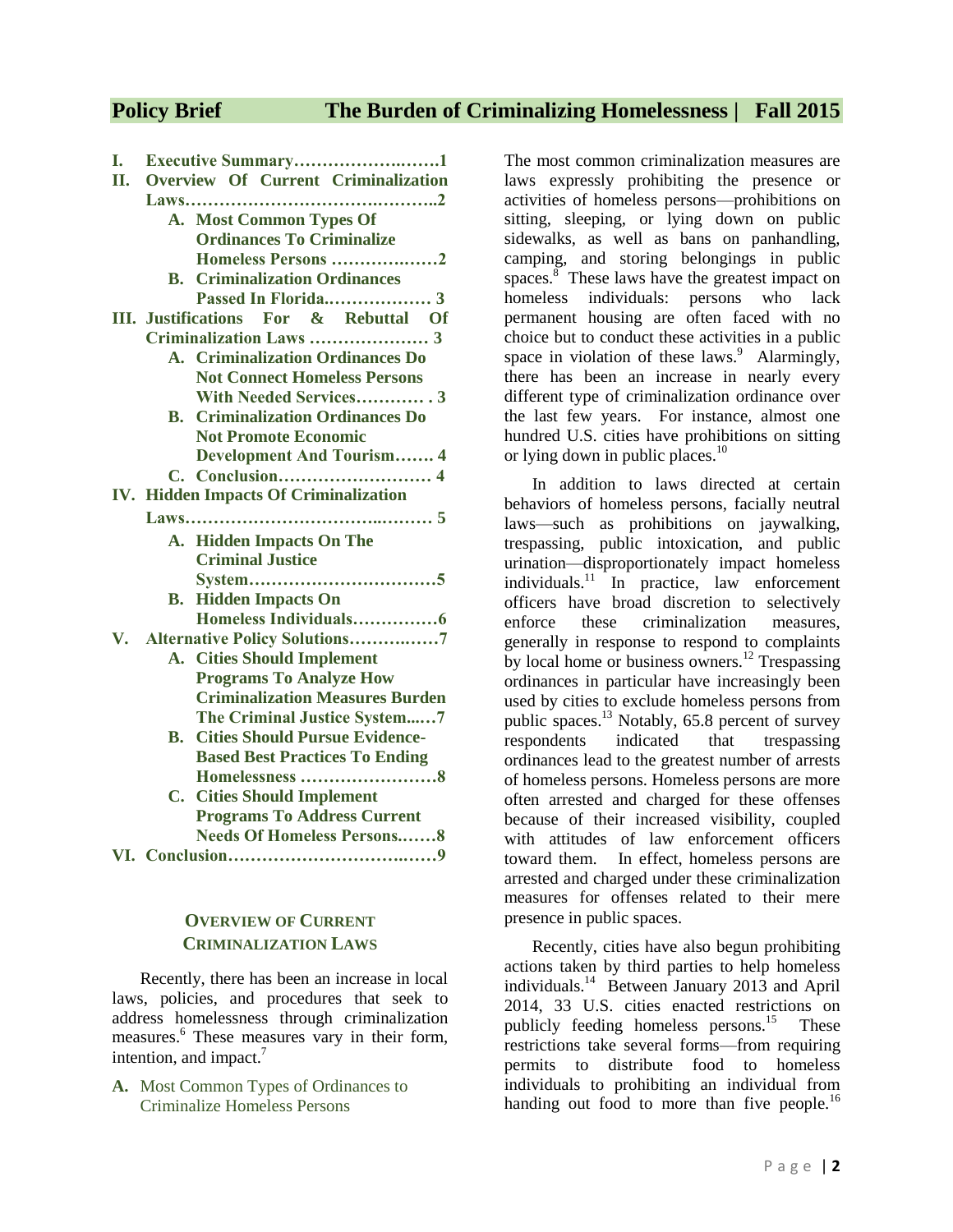# **Policy Brief The Burden of Criminalizing Homelessness | Fall 2015**

While facially aimed at the behavior of third parties, these laws have the greatest impact on homeless persons themselves—these restrictions deny homeless individuals access to a source of healthy, safe food.<sup>17</sup> The justification for these bans is that providing homeless individuals with a supply of food encourages or motivates them to remain homeless. $18$  However, food-sharing restrictions do not address the root causes of homelessness and merely create barriers for service providers.<sup>19</sup>

**B.** Criminalization Ordinances Passed in Florida

Florida has historically been an unsafe space for homeless individuals. Since 2010, Florida has passed 88 anti-homeless ordinances. Of these, 44 related to panhandling, 40 related to camping or sleeping, and 15 related to other commonplace behaviors. Nearly 30 of these ordinances were passed in 2012 alone, most likely a response to the increase in visible homelessness during that period.



These criminalization measures seem to have a bandwagon effect—similar laws have been passed in more than a dozen major cities throughout Florida. For example, the Tampa City Council passed an ordinance in  $2013^{20}$  that allowed police officers to arrest individuals sleeping, urinating, or "storing personal property in public."<sup>21</sup> A week before the ordinance passed, the city of Miami went to court in an attempt to abolish a landmark legal agreement that for fifteen years protected homeless persons from harassment by police for performing "lifesustaining" activities—such as sleeping, sitting down, or storing property in public—without charges.<sup>22</sup> Notably, Florida has been labeled the "most dangerous state for homeless people" on several occasions.<sup>23</sup>

### **JUSTIFICATIONS FOR & REBUTTAL OF CRIMINALIZATION LAWS**

Proponents of these laws offer two common justifications for criminalization: (1) these ordinances will connect homeless persons with needed services; and (2) criminalization measures are enacted to promote economic development and tourism.

**A.** Criminalization Ordinances Do Not Connect Homeless Persons with Needed Services.

Proponents often argue that ordinances expressly prohibiting the presence or activities of homeless persons are not intended to criminalize homelessness; instead, these laws were enacted to connect homeless persons with needed services.<sup>24</sup> Cities often view homeless persons as "service resistant," meaning city officials believe that homeless people do not voluntarily engage in the public programs available to them. $25$  Thus, cities argue that criminalization ordinances allow law enforcement officers to provide homeless persons with public services, such as connecting them with shelters.<sup>26</sup>

To connect homeless persons with such services, cities also utilize alternative courts such as community, mental health, and drug courts rather than criminal courts. These courts use support services, like participation in an addiction treatment program, as an alternative to incarceration. Since these resources are used as a form of alternative sentencing, these services can be used only by homeless persons who are arrested and tried in the alternative courts. $27$ Thus, many proponents see these laws as a "benevolent" or "tough love" approach to coercing homeless individuals into medical treatment and other services.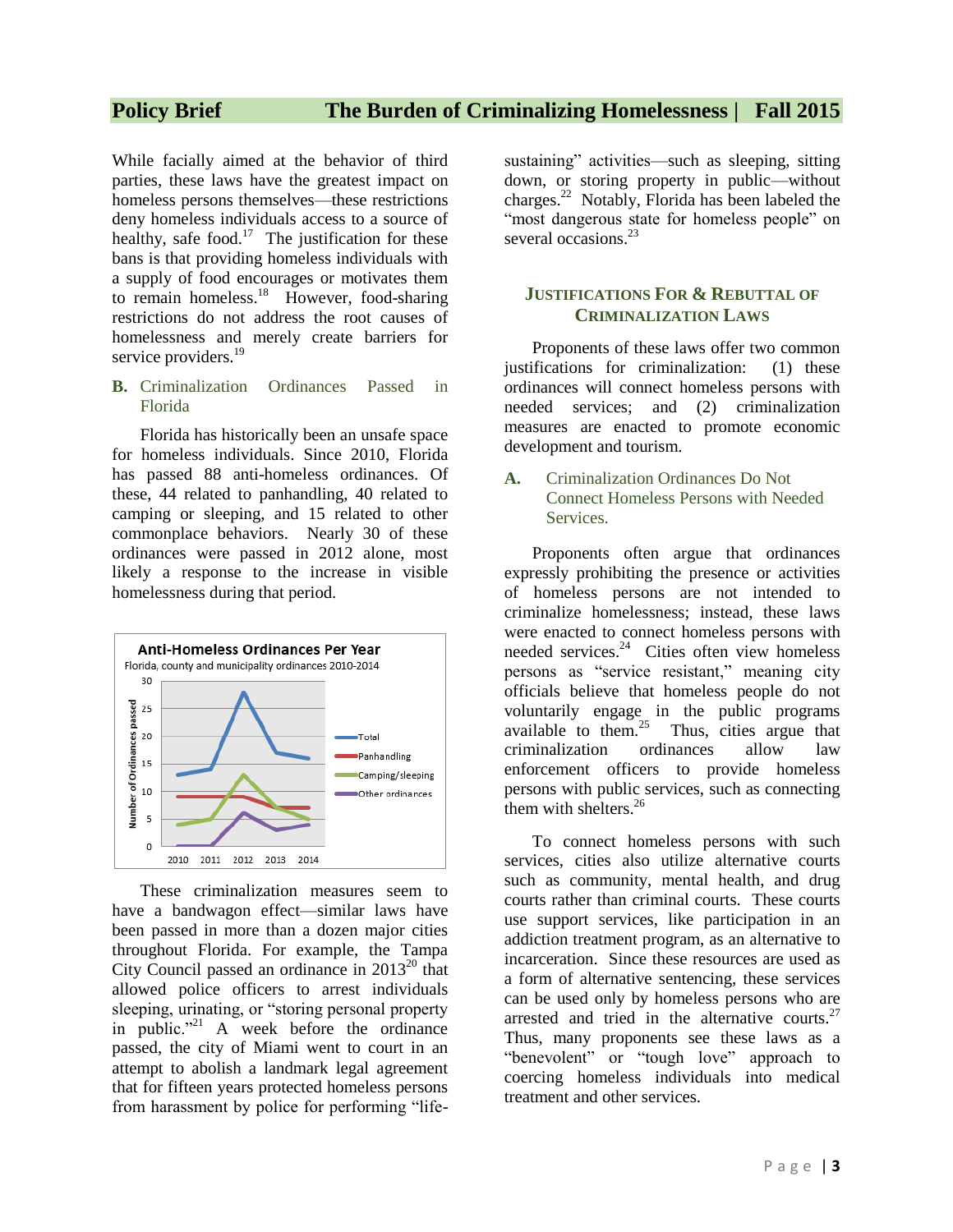Criminalization measures do not connect homeless individuals with needed services, but actually perpetuate the cycle of homelessness. Recent studies exposed that homeless persons in cities such as Denver and Honolulu were not actually offered social services after they were arrested.<sup>28</sup> The majority of cities in Florida do not have the resources to provide homeless persons with needed social services; yet, cities often enact criminalization measures without providing additional funding for services like public housing. $^{29}$  Additionally, sweeps can result in the destruction of identification documents, which is a barrier to accessing public assistance programs—for example, some food banks will not provide food to anyone who does not present an  $ID.^{30}$  Finally, an arrest record for violation of a criminalization ordinance is a barrier to public housing. Often, public housing authorities have "one strike" ordinances that will not allow people with any type of criminal record to obtain public housing.<sup>31</sup>

Enforcement of criminalization measures also moves homeless persons away from locations where service providers regularly reach them, making it more difficult for service providers to do their jobs. $32$  To abide by sleep, lie, and camping restrictions, homeless persons must constantly move from one location to the next. These bans displace homeless individuals from locations where they feel safe enough to sleep, denying homeless persons any possibility of stability.<sup>33</sup> Criminalization measures simply make street homelessness less visible, making it harder to gauge how much a city should allocate toward homeless resources.<sup>34</sup>

### **B.** Criminalization Ordinances Do Not Promote Economic Development and Tourism

Criminalization laws are commonly justified under both an economic and a public safety rationale. First, many proponents argue that criminalization ordinances are necessary to revitalize business districts and promote tourism. This argument is based on the assumption that homeless people negatively impact business

activity.<sup>35</sup> Generally, criminalization ordinances are enacted in response to businesses complaining that homeless people scare tourists and disrupt the tourism industry.<sup>36</sup>

Second, many proponents claim that criminalization measures are necessary to prevent crime in the community. This belief is shaped by the "Broken Window Theory," which argues that, by policing minor crimes such as camping, panhandling, and urinating in public, communities will prevent more serious crimes.<sup>37</sup> Once again, these ordinances are often a response to business owners, community residents, and civic leaders who feel that street homelessness infringes on the safety, attractiveness, and livability of their cities.<sup>38</sup>

Criminalization ordinances do not promote economic development and tourism. First, studies have found no evidence that homeless people negatively impact business activity.<sup>39</sup> Criminalization measures may actually hinder a city's tourism industry. Consumers, especially millennials, are increasingly taking a community's social policies into account when making travel choices.<sup>40</sup> Communities do not want to gain notoriety for taking homeless people's belongings or arresting church members for serving stew.<sup>41</sup> Often more detrimental to cities than homelessness itself is the backlash that can be felt by unfairly criminalizing homeless persons and those who serve them  $42$ 

Criminalization measures do not adequately address public safety concerns. The "Broken Window Theory" relies on the invalid belief that homeless people have a choice of whether to violate criminalization laws. To the contrary, criminalization measures prohibit necessary life functions, such as sitting and sleeping. Homeless persons violate criminalization measures because they perform such activities in public, and there is no evidence that violation of criminalization ordinances leads homeless persons to commit other crimes. Furthermore, merely removing homeless persons temporarily from public spaces (in an effort to clean up the streets) does not address the underlying causes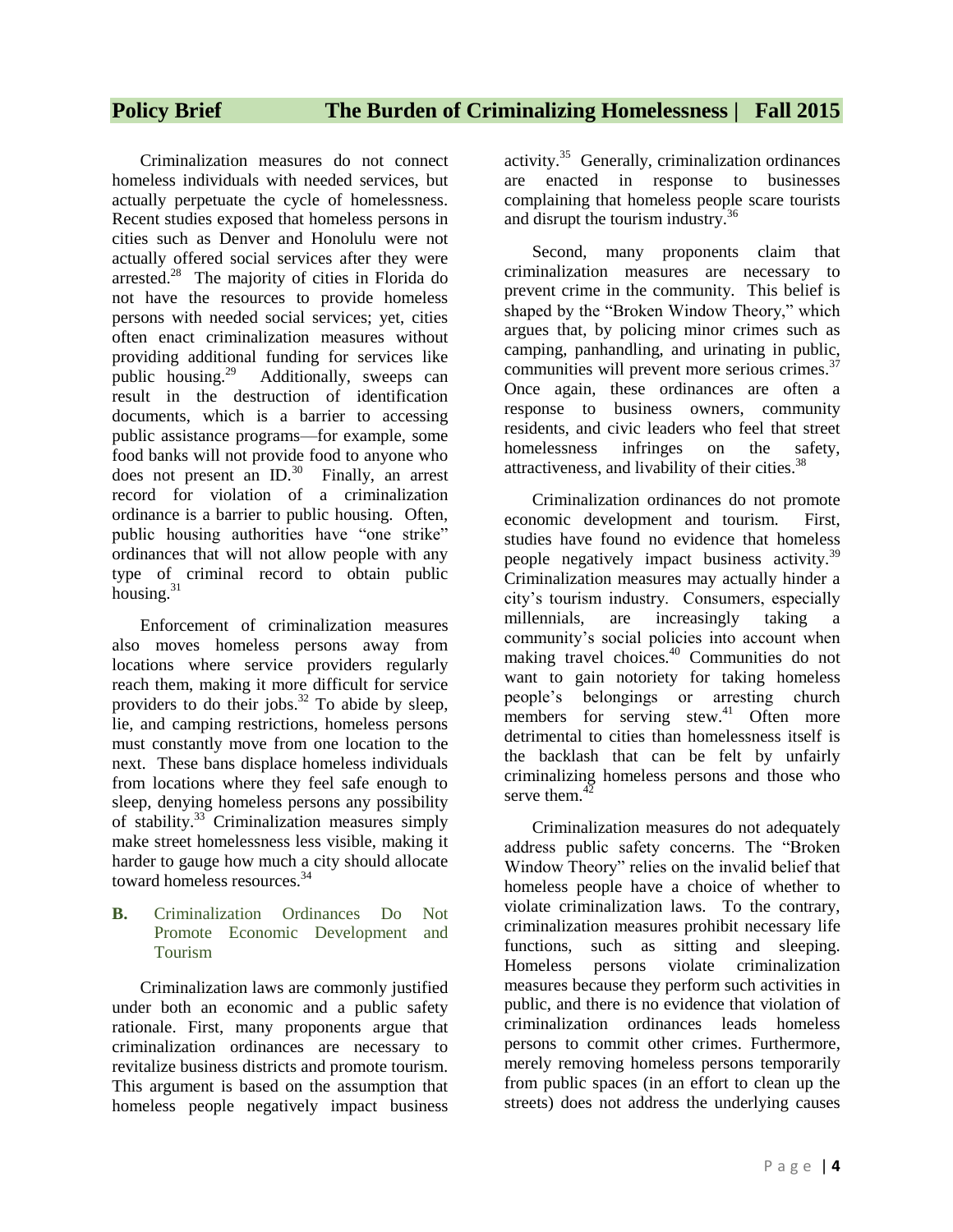of homelessness, and exacerbates barriers to ending homelessness.<sup>43</sup>

### **C.** Conclusion

Despite what proponents of the laws may argue, criminalization measures do not connect homeless persons with needed services or promote economic development and tourism. Rather, criminalization ordinances actually worsen the cycle of homelessness because such measures do not address the root causes of homelessness. Therefore, criminalization measures are an ineffective response to homelessness and there is no evidence they have a positive impact on the economy or the tourist industry.

### **HIDDEN IMPACTS OF CRIMINALIZATION LAWS**

The number of people incarcerated in U.S. prisons and jails has increased 500 percent over the last forty years.<sup>44</sup> The recent rise in the number of municipalities enacting and enforcing criminalization measures has contributed to this increase. These trends have proven costly for both the criminal justice system and homeless individuals.

**A.** Hidden Impacts on the Criminal Justice System

Criminalization measures cost communities more than providing solutions to the problem. Generally, the costs to the criminal justice system can be placed into three categories: (1) policing; (2) adjudication; and (3) incarceration.

Policing costs include the cost of enforcement investigations, issuing citations, and making arrests. In Florida, policing criminalization costs communities between \$600 and \$800 per arrest.<sup>45</sup> In 2004, for example, public safety agencies in Alachua County (Gainesville) spent an estimated \$1 million enforcing criminalization ordinances.<sup>46</sup> Communities should also take into account the time spent by police to enforce criminalization ordinances. For example, Toronto law

enforcement spent an estimated 16,847 hours issuing tickets for begging over an 11-year period.<sup>47</sup>

Adjudication costs include the time spent by judges, prosecutors, and defense attorneys resolving criminalization cases. Ordinarily, these costs include the time spent reviewing case files, investigating claims, conducting hearings, participating in negotiations, and entering pleas or going forward to trial. Defending criminalization cases is the source of the most significant portion of adjudication costs. This is primarily a function of the time defense attorneys spend on each case.<sup>48</sup> On average, pro bono law firms spend nearly \$20,000 per matter defending criminalization cases.<sup>49</sup>

Incarceration costs account for the most significant portion of the costs associated with criminalization ordinances. Studies have consistently proven that it costs communities more to cycle homeless people through the criminal justice system than to provide affordable housing for them. Over a ten-year period, for instance, Central Florida (Orange, Seminole, and Osceola counties) spent an average of \$3,323,955 per year on only 107 chronically homeless individuals, for a ten-year total of  $$33,239,553$ <sup>50</sup> These costs included expenditures for arrests, bookings, incarcerations, emergency room visits, and inpatient hospitalizations, but did not account for additional policing and adjudication costs to communities. Annually, criminalization costs communities an average of \$31,065 per person, whereas affordable housing costs an average of  $$10,051$  per person.<sup>51</sup> Thus, criminalization costs communities in Central Florida \$21,014 (68%) more per person per year than proving affordable housing. $52$  As these figures demonstrate, criminalization of homelessness creates more of a financial burden on the criminal justice system and communities in general than providing the solutions to the problem.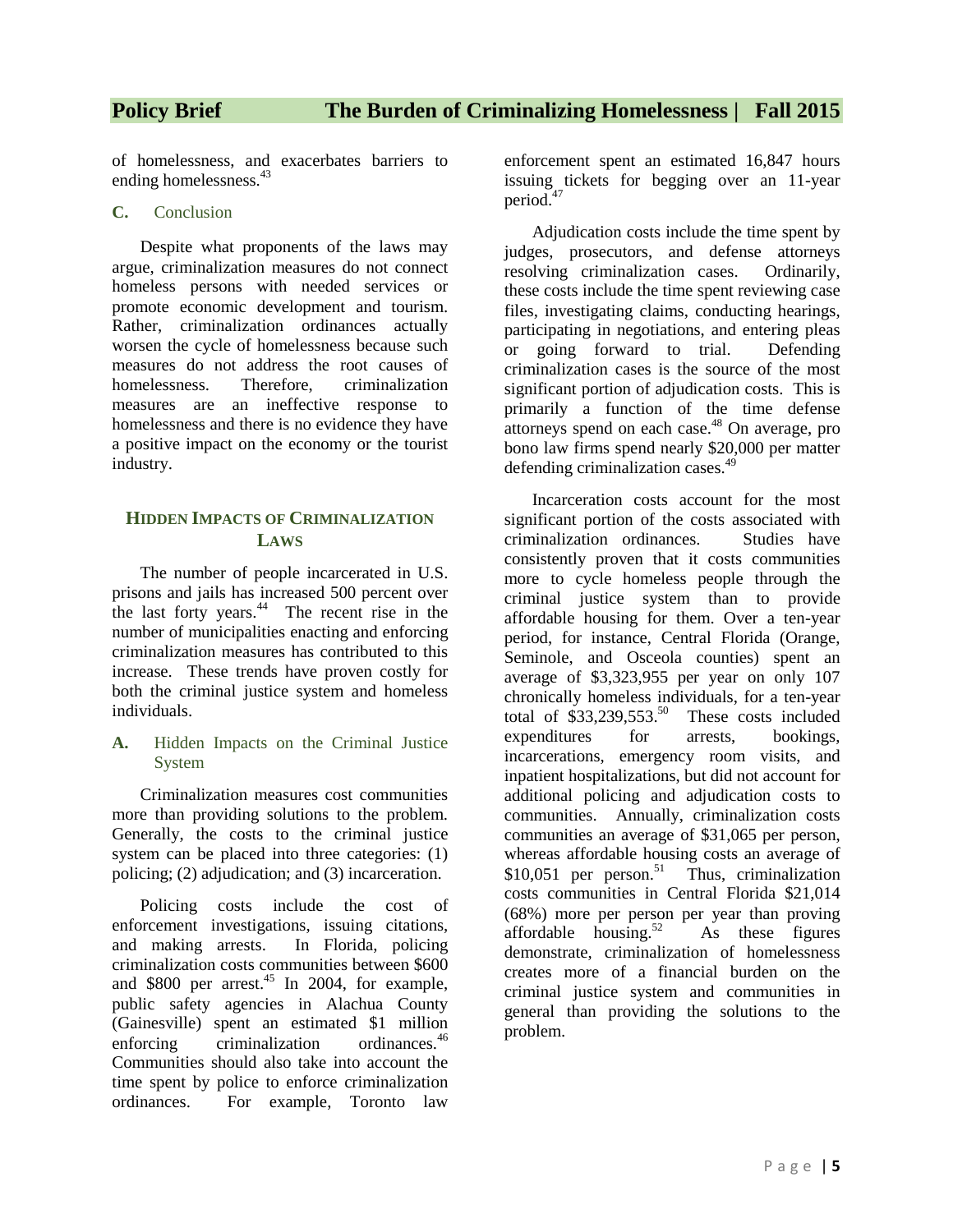# **Policy Brief The Burden of Criminalizing Homelessness | Fall 2015**



Criminalization also creates administrative burdens on the criminal justice system, including overcrowding in jails and overloading of court dockets. Enforcement of criminalization ordinances brings homeless persons into the criminal justice system in a number of ways primarily, charges for violations of an ordinance or warrants for unpaid court fees and fines. For example, nearly 40 percent of all homeless arrests in Alachua County (Gainesville) were for violations of criminalization ordinances in  $2005$ <sup>53</sup> and 21 percent of the Monroe County, Florida, jail population was homeless in  $2014$ <sup>54</sup> Given these figures, the system simply cannot keep pace with the number of homeless persons being issued tickets or arrested for violation of criminalization measures.

In Central Florida, homeless persons generally spend anywhere between 20 and 50 days in jail for the violation of a criminalization measure.<sup>55</sup> As several survey respondents noted, homeless persons often plead guilty to the stated charges in exchange for being released on time served. A number of public defenders stated that even their innocent clients will plead guilty because it is often the fastest option for them to be released from jail. For these cases, judges, prosecutors, and public defenders are tasked with acting as a safety valve within the criminal justice system. Yet, this entire process is an unnecessary administrative burden on the criminal justice system that could easily be avoided if cities no longer enforced criminalization measures.

### **B.** Hidden Impacts on Homeless Individuals

Studies estimate that 25 percent to 50 percent of homeless persons have been incarcerated at least once.<sup>56</sup> A recent study of New York City, for example, found that 60 percent of homeless arrestees had a prior misdemeanor conviction and 40 percent had a prior felony conviction.<sup>57</sup> Notably, 97 percent of survey respondents have witnessed cases where a person's criminal record has made it difficult for him or her to get out of homelessness. A criminal record resulting from an arrest for violation of a criminalization ordinance creates severe barriers for individuals trying to escape homelessness, especially in areas such as housing, employment, and accessing social services.

Exclusionary housing policies are a significant obstacle for homeless individuals with criminal records. Since 1996, all Public Housing Authorities (PHAs) and most private landlords have run background checks on all applicants, excluding persons with criminal records from their housing.<sup>58</sup> These exclusionary policies are premised on the assumption that persons with criminal records might place the health and safety of other tenants in jeopardy. These exclusionary policies also allowed both PHAs and private landlords to deny an applicant or evict a tenant upon proof that a relative or guest has a criminal record.<sup>59</sup> Consequently, homeless persons with criminal records may have difficulty finding a family member or friend to stay with upon their release from incarceration.

For over two decades, these strict exclusionary policies have been a significant barrier to obtaining housing for homeless persons with criminal records. Recognizing these barriers, the Department of Housing and Urban Development (HUD) developed new guidance for PHAs and other federal housing programs. The HUD guidance explicitly states that "arrest records may not be the basis for denying admission, terminating assistance or evicting tenants."<sup>60</sup> However, PHAs and private landlords may still deny, terminate, or evict a tenant if there is sufficient evidence, such as a conviction or police reports, that the person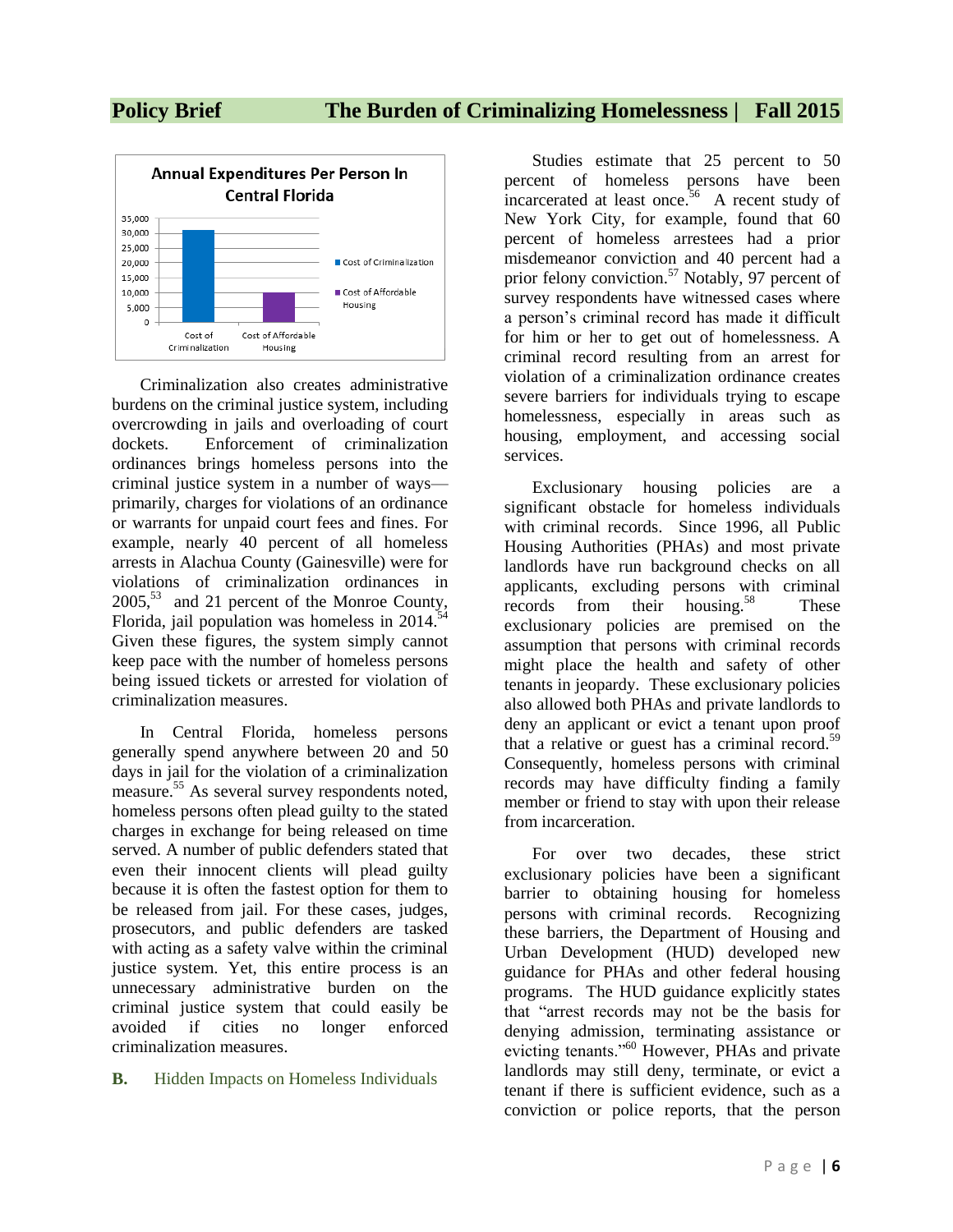# **Policy Brief The Burden of Criminalizing Homelessness | Fall 2015**

engaged in a disqualifying criminal activity. $61$ Thus, homeless persons with criminal records still face considerable barriers to obtaining affordable housing.

Despite misconceptions to the contrary, many homeless persons are employed. However, homeless persons who are arrested and incarcerated for violation of a criminalization ordinance miss work, leaving these individuals at a greater risk of losing their jobs as a consequence. A criminal record is also a significant barrier to obtaining employment. The overwhelming majority of employers perform a criminal background check on all applicants, and employers in 45 states can refuse to hire anyone because they have a criminal record. $62$  A criminal record also allows states the option to revoke or deny professional licenses to individuals they deem lacking in "good moral character." For example, Florida statutes allow the state licensing board to suspend or revoke the following because a person has a criminal record: cosmetology licenses, construction licenses, electrical contractor's licenses, real estate licenses, and many other professional licenses.<sup>63</sup> There are over 30,000 statutes restricting employment opportunities for persons with criminal records,<sup>64</sup> but without a steady source of income it becomes almost impossible for an individual to move out of homelessness.

Since a criminal history can significantly limit a person's employment opportunities, incarceration is one of the major causes of poverty in America. Public benefit programs play a significant role in lifting individuals out of poverty, yet incarcerated and formerly incarcerated persons do not have full access to these programs. For example, social security payments are suspended if an individual is incarcerated for more than thirty consecutive days. The Social Security Administration can also deny benefits to any person with an outstanding warrant.<sup>65</sup> For homeless individuals, these outstanding warrants may be issued as a result of the inability to pay fines or court costs, and failure to appear in court, further

exacerbating the problems related to homelessness.<sup>66</sup>

Over the last 20 years, Florida has increased its use of court fines to offset costs to the criminal justice system. Since Florida does not provide an exemption for the indigent, homeless persons often lack the ability to pay these court fees and fines. Florida's fee driven system has a cumulative impact on homeless persons missed payments result in additional fines and create an escalating debt cycle. The inability to pay these fees has significant collateral consequences for homeless persons. For instance, Florida often suspends driver's licenses for failure to pay court fines and fees, and criminal debt can result in poor credit history, creating more barriers to housing, employment, and public benefits for homeless persons.<sup>67</sup>

### **ALTERNATIVE POLICY SOLUTIONS**

Homelessness is caused by a complex set of factors, but a lack of affordable housing is the major root cause of homelessness, especially in Florida. Punishing people for sleeping in public or sitting on a public sidewalk does not address the underlying reasons people are homeless to begin with. The following section provides recommendations of alternative strategies that Florida cities should adopt to end homelessness.

**A.** Cities Should Implement Programs to Analyze How Criminalization Measures Burden the Criminal Justice System

The use of the criminal justice system is a costly response to homelessness. To better understand this reality, cities should determine what laws are in place and how these laws are being enforced. Cities should implement programs to review every criminalization measure they implement, thereby accounting for the number of arrests, convictions, and incarcerations due to such criminalization ordinances. Only then will cities have an accurate picture of the scope and extent of criminalization. Cities then must align these measures with constitutional, federal, state, and local requirements. Such programs have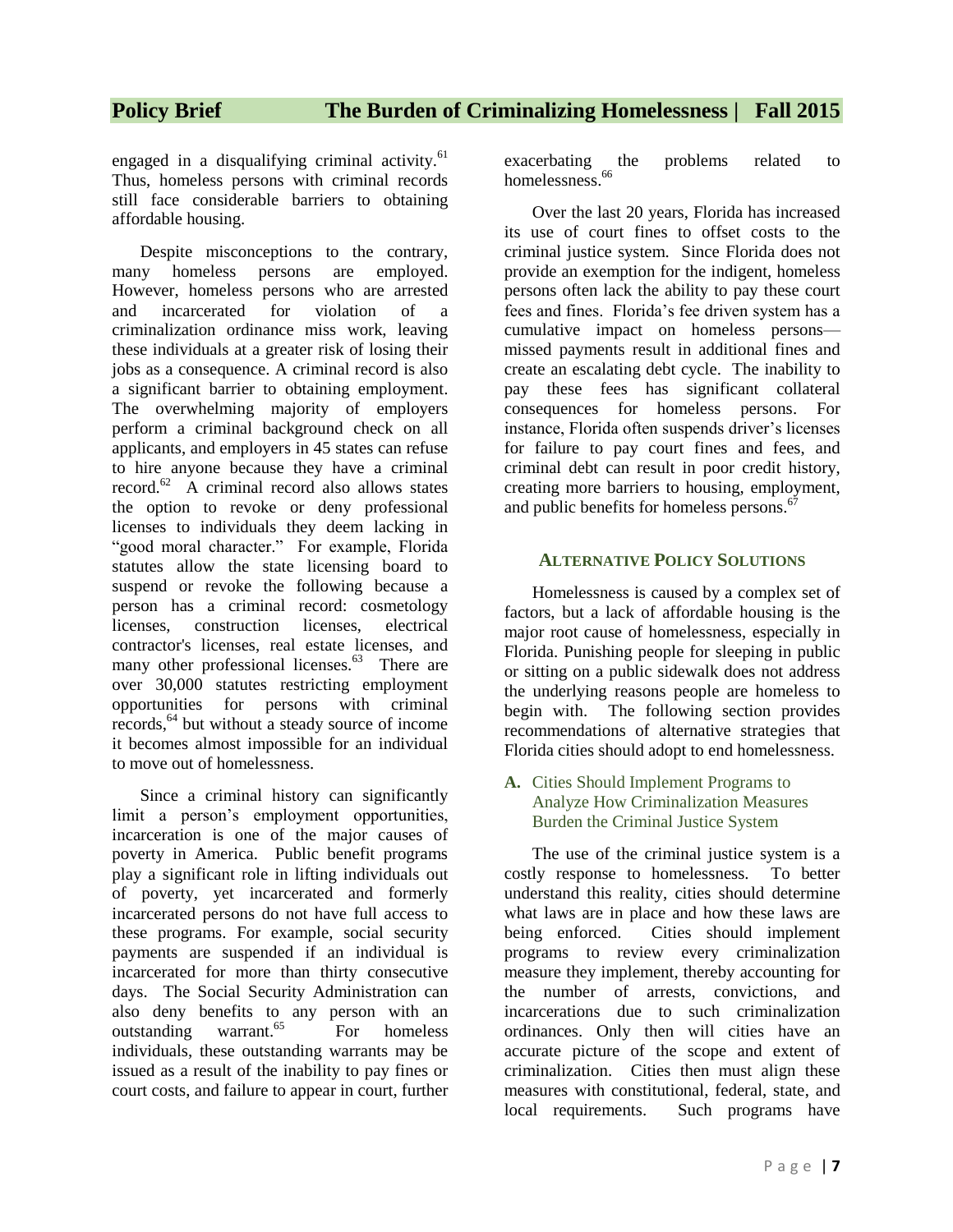become increasingly more important in light of a recent decision by the federal government to link federal funds to criminalization ordinances.

As of September 18, 2015, the federal government will take into account a municipality's criminalization ordinances when determining federal funding. The Department of Housing and Urban Development (HUD) administers a grant program, which allows local Continuums of Care (public-private partnerships that address homelessness in a specific geographic area) to apply for federal funding. For 2015, HUD has \$1.9 billion in available funds, which are administered on a competitive basis.<sup>68</sup> For the first time, HUD is asking applicants to "describe how they are reducing criminalization of homelessness." Continuums' response to this question can gain or lose them up to 2 points in the application process. In many cases, these 2 points could determine whether or not a Continuum receives federal funding. By connecting HUD funding to criminalization ordinances, the federal government is incentivizing communities to take steps to end criminalization.<sup>69</sup>

**B.** Cities Should Pursue Evidence-Based Best Practices to Ending Homelessness

Evidence-based best practices are the practices, approaches, and policies that research has indicated generate positive outcomes to ending homelessness. The cost-effectiveness of these best practices is a significant reason why such programs have been adopted. Over the last five years, the federal government issued several reports outlining a set of strategies to employ cost-effective, comprehensive solutions to end homelessness.<sup>70</sup> States and municipalities that continue to enact and enforce criminalization measures are pursuing policies that conflict with best practices and undermine federal, state, and local efforts to end homelessness.

The following are **key recommendations** from the DOJ and USICH reports:

• Communities should repeal their criminalization ordinances and re-direct funds in favor of efforts to create affordable permanent supportive housing and rapid re-housing programs.

- Communities should increase meaningful and sustainable employment opportunities for people experiencing or most at risk of experiencing homelessness.
- Communities should revamp services aimed at homeless persons. This includes addressing barriers to successful re-housing, providing adequate health services, and addressing barriers to accessing social benefit programs.

Orlando, Florida, seems to epitomize how cities in Florida that previously relied on criminalization ordinances to remove visible homelessness can implement evidence-based best practices to address the root causes of homelessness. In 2006, as a response to complaints about the number of homeless persons in public parks, Orlando enacted a law requiring groups to obtain a permit to feed more than 25 people at a city park, prohibited bathing and shaving in public restrooms, and enacted "panhandling zones" to discourage begging near local businesses. In response to media criticism, Orlando began to implement best practices to address its increasing homeless population. Orlando's plan focuses on developing additional public housing units, providing employment opportunities, and expanding public health services. Similar plans have been implemented across Central Florida. Orlando's change in strategy is a clear signal to other cities in Florida that criminalization measures conflict with best practices and undermine attempts to end homelessness.

**C.** Cities Should Implement Programs to Address Current Needs of Homeless Persons

Evidence-based practices will take time for cities to implement. While these policies are being pursued, communities should also adopt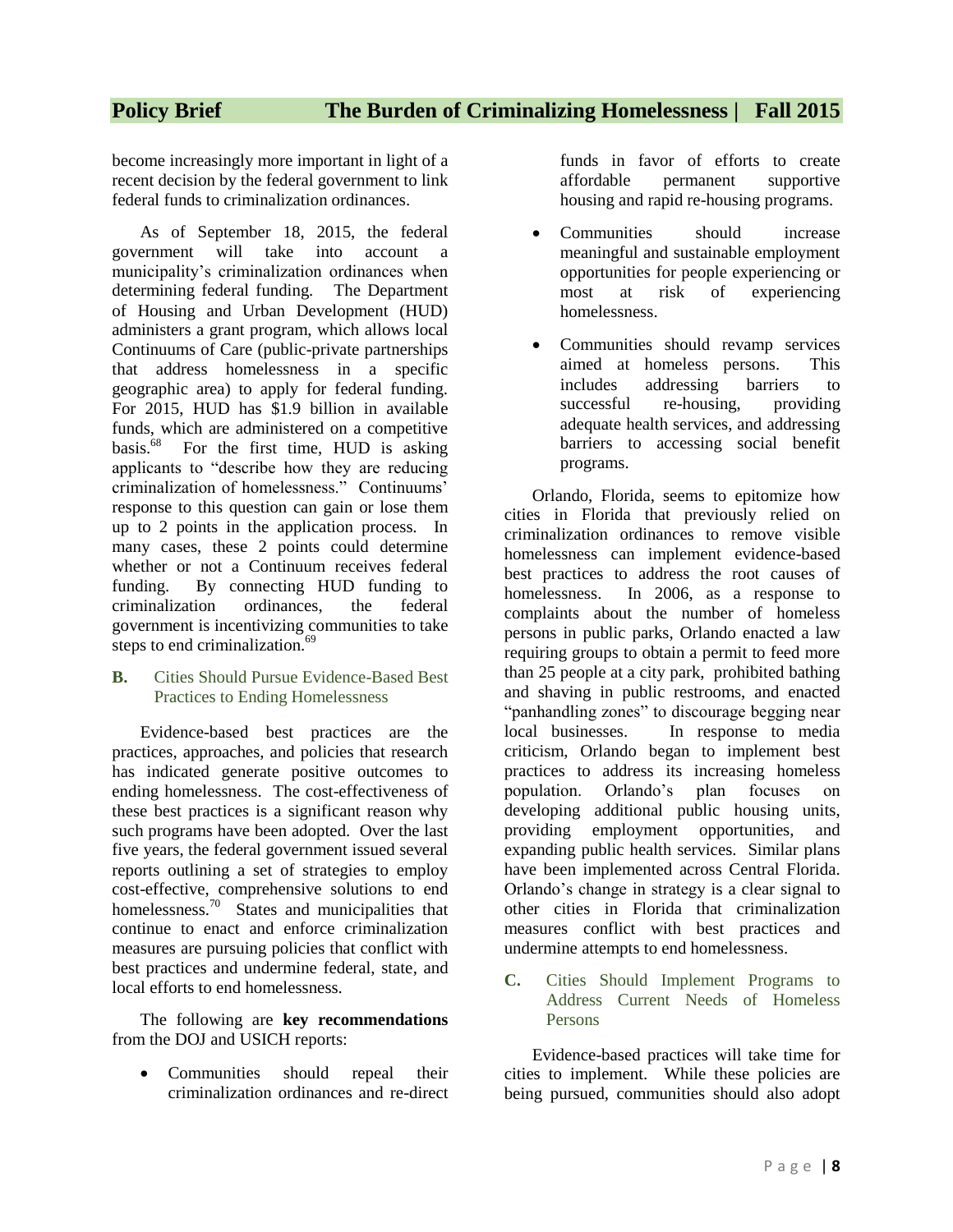measures to address the current needs of homeless persons. For example, cities could ensure 24-hour access to an emergency shelter, build public bathrooms that stay open 24 hours a day, and provide adequate and safe storage facilities for personal property of homeless people.<sup>71</sup> Cities should also implement programs that help connect homeless persons to public benefit programs or other needed assistance, including outreach programs that connect homeless people to a service delivery system that is often difficult to navigate. Rather than criminalization, communities should implement programs that connect homeless persons with needed services so they do not need to perform life sustaining activities in public.

### **CONCLUSION**

Criminalization has been an unsuccessful method for combatting homelessness.<sup>72</sup>

Criminalization measures perpetuate homelessness, resulting in unnecessary and expensive burdens to the criminal justice system.<sup>73</sup> When a city uses laws or policies to target homeless people for taking actions necessary to their survival, the impact is felt far and wide.<sup>74</sup> While homeless persons are affected most profoundly, these measures also impact and tax the already overburdened criminal justice system.<sup>75</sup> Not only does this create a substantial financial burden for Florida taxpayers, it also cycles homeless individuals through the criminal justice system without offering them a way out.<sup>76</sup> Rather than enacting criminalization measures, communities should implement programs that address the root causes of homelessness. The recommendations outlined in this report will require that public policies be changed so that existing resources can be reallocated to programs aimed at ending homelessness.

 $\overline{a}$ <sup>1</sup> Tristia Bauman, Jeremy Rosen, Eric Tars et. al., *No Safe Place: The Criminalization of Homelessness in U.S., National Center for Homelessness and Poverty*, at 7 (2014).

<sup>2</sup> *Id.* at 12.

<sup>3</sup> *Id.* at 2.

<sup>4</sup> Lucy Adams, *In The Public Eye: Addressing The Negative Impact Of Laws Regulating Public Space On People Experiencing Homelessness*, at 13 (2013).

 $<sup>5</sup>$  *Id.* at 5.</sup>

<sup>6</sup> National Law Center On Homelessness & Poverty, *Criminalizing Crisis: The Criminalization of Homelessness in U.S. Cities*, at 11 (2011) [hereinafter NLCHP Report]; Lucy Adams, *supra* note 4, at 6.

<sup>7</sup> NLCHP Report, *supra* note 6; Lucy Adams, *supra* note 4, at 6.

<sup>8</sup> NLCHP Report, *supra* note 6; Lucy Adams, *supra* note 4, at 11.

<sup>9</sup> NLCHP Report, *supra* note 6; Lucy Adams, *supra* note 4, at 11.

<sup>&</sup>lt;sup>10</sup> Scott Keyes, *It Is Illegal For Homeless People To Sit On The Sidewalk In More Than Half Of U.S. Cities, THINK* PROGRESS (Jul 16, 2014 10:00AM) (finding that nearly half of the 187 cities surveyed had laws prohibiting sitting or lying in public).

<sup>&</sup>lt;sup>11</sup> Lucy Adams, *supra* note 4, at 6.

<sup>12</sup> Javier Ortiz & Matthew Dick, *The Wrong Side of History: A Comparison of Modern & Historical Criminalization Laws*, at 23 (2015).

<sup>&</sup>lt;sup>13</sup> Bill McCarthy, Book Review, KATHERINE BECKETT & STEVE HERBERT, BANISHED: THE NEW SOCIAL CONTROL

IN AMERICA (New York: Oxford University Press, 2010), in 117 AM. J. SOCIOLOGY, Vol. 691-693 (2011).

<sup>14</sup> Tristia Bauman, Jeremy Rosen, Eric Tars et. al., *supra* note 1, at 25.

<sup>&</sup>lt;sup>15</sup> Robbie Couch, 33 U.S. Cities Have Restricted Feeding The Homeless In Past Year Alone: Report, HUFFINGTON POST (June 10, 2014 3:59 PM EDT).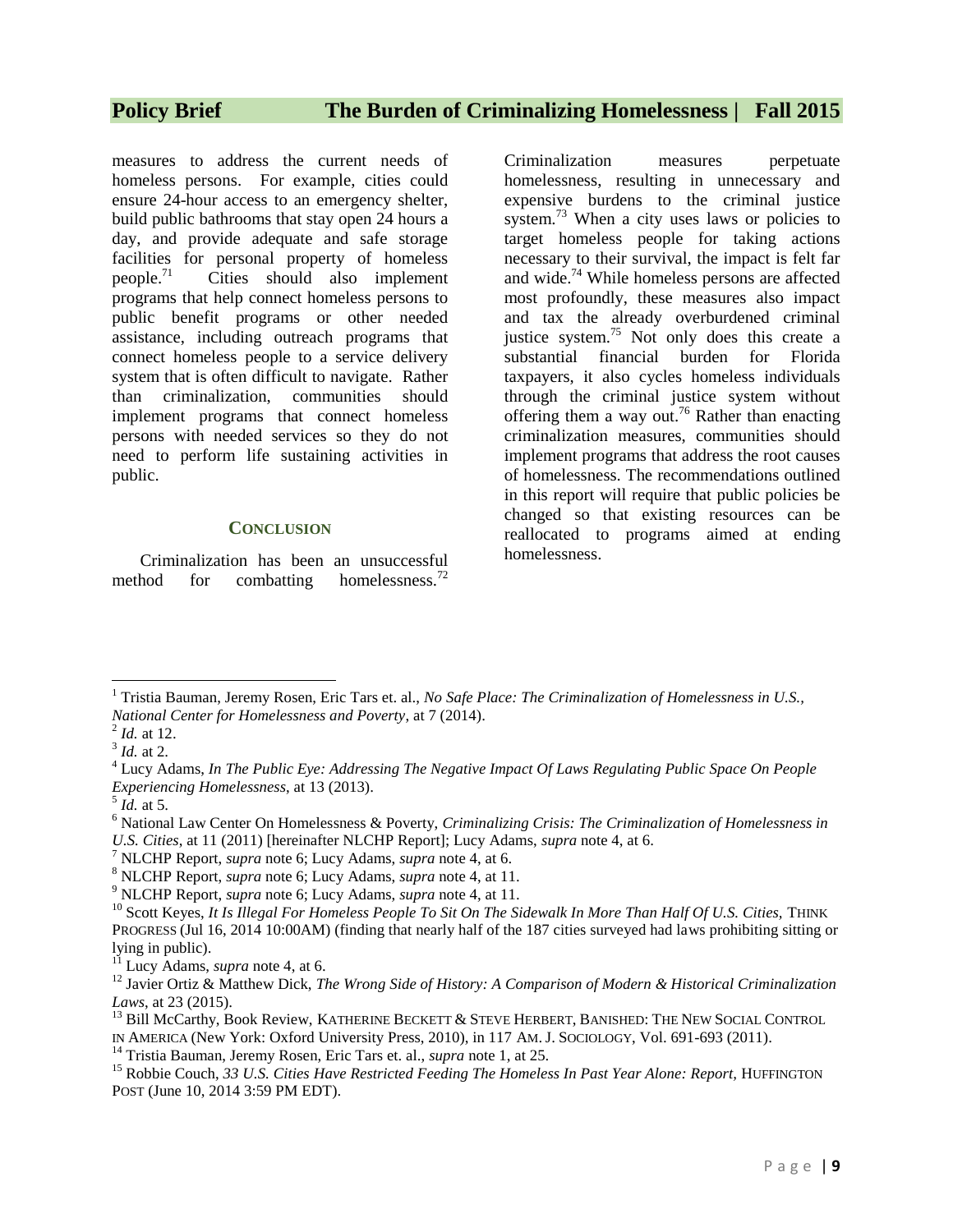<sup>16</sup> *See* National Coalition for the Homelessness, *Share No More: The Criminalization of Efforts to Feed People in Need* (2014) (describing several laws restricting food sharing).

<sup>17</sup> *Id.*

 $\overline{\phantom{a}}$ 

<sup>18</sup> Olivia C. Jerijian, *Ciminals Without a Choice: Why the Eighth Amendment Alone Cannot Protect the Homeless*, AM. CRIM. L. R. (2015).

<sup>19</sup> See Big Hart Ministries Assoc., Inc. v. City of Dallas, 2011 U.S. Dist. LEXIS 128443 (N.D. Tex. Nov. 4, 2011) (finding that restricting a church group's food-sharing efforts to pre-approved locations was a barrier to serviceproviders).

 $20$  Tampa, Fl., Code of Ordinances No. 2013-101 § 14-51 (July 18, 2013).

<sup>21</sup>Scott Keyes, *Tampa Passes New Law To Toss Homeless People In Jail For Sleeping In Public*, THINK PROGRESS, (July 22, 2013 11:30AM). 22 *Id.*

<sup>23</sup> *The Most Dangerous State For Homeless People Is: Florida. Again.*, THE HUFFINGTON POST (Jan. 23, 2014). <sup>24</sup> See Boulder City Attorney's Office Testimony Against Colorado Right to Rest Act (HB 15-1264) Before the

Colorado State, Veterans and Military Affairs Committee of the State Legislature, at 1:07-4:00 (2015), https://www.youtube.com/watch?v=fyJYtYasXcM&list=PL-THNi2BjExnH18KW90\_wny7r-7ufRVKj&index=21 [hereinafter Video of Boulder City Attorney's Office Testimony].

<sup>25</sup> Morgan Watkins, *Possible Ordinance Would Ban Homeless from Sleeping Outside*, THE GAINESVILLE SUN (Mar. 11, 2015).

<sup>26</sup> *Id.*

<sup>27</sup> The National Coalition for the Homeless, *Illegal to Be Homeless: The Criminalization of Homelessness in the United States* (2003).

<sup>28</sup> Lucy Adams, *supra* note 4, at 92-93.

<sup>29</sup> For example, when Tampa passed its ordinance prohibiting sleeping in public, the City acknowledged that shelters in the city are full almost every night, but did not include any additional funding for new shelters or housing. Scott Keyes, *supra* note 21*.*

<sup>30</sup> For example, "Harvest Tabernacle" requires ID. *See* Food Pantries: Sarasota, FL,

http://www.foodpantries.org/ci/fl-sarasota.

<sup>31</sup> NLCHP Report, *supra* note 6, at 34.

<sup>32</sup> Department of Children and Families, *Council on Homelessness: 2014 Report* (2014).

<sup>33</sup> University of Colorado at Denver, *Stephen Koester: Researches Effect of Denver's Camping Ban on the Homeless* (2015).

<sup>34</sup> Department of Children and Families, *Council on Homelessness: 2014 Report* (2014).

<sup>35</sup> University of California at Berkeley Law School: Policy Advocacy Clinic, *Does Sit-Lie Work: Will Berkeley's 'Measure S' Increase Economic Activity and Improve Services to Homeless People?,* at 3 (2012) [hereinafter Berkeley Sit-Lie Study].

<sup>36</sup> *See* Smith v. City of Ft. Lauderdale 177 F.3d 954 (11th Cir. 1999) (upholding panhandling ban under this economic rationale); *see also* Billy Anleu, *Citizens Decry Colorado Springs proposed Sit-Lie Ordinance at Public Hearing*, THE GAZETTE (Sept. 4, 2015); Christian Gaston, *'Sit-lie' Debate over Portland Homelessness Will Return to Oregon Legislature*, OREGON LIVE (Dec. 16, 2013).

<sup>37</sup> Ortiz & Dick, *supra* note 12, at 19-20.

<sup>38</sup> Video of Boulder City Attorney's Office Testimony, *supra* note 24, at 1:07-4:00.

<sup>39</sup> Berkeley Sit-Lie Study, *supra* note 35, at 3.

<sup>40</sup> Center for Responsible Travel, *The Case for Responsible Travel: Trends and Statistics* (2014).

<sup>41</sup> Kelli Kennedy & Tarik Minor, *Fort Lauderdale Mayor Receives Hefty Amount of Emails After 90-Year-Old Man,* 

*2 Pastors Arrested for Feeding Homeless*, NEWS4JAX (Nov, 06, 2014).

<sup>42</sup> Center for Responsible Travel, *supra* note 40.

<sup>43</sup> United States Interagency Council on Homelessness (USICH), *Opening Doors: Federal Strategic Plan to Prevent and End Homelessness* (2010) [hereinafter USICH Report].

<sup>44</sup> The Sentencing Project, *Fact Sheet: Trends in U.S. Corrections* (2015).

<sup>45</sup> *Project Grace: The Gainesville/Alachua County 10 Year Plan to End Homelessness,* at 16 (2005); *Ending Homelessness in Jacksonville: A Blueprint for the Future,* at 2 (2004).

<sup>46</sup> *Project Grace*, *supra* note 45, at 16.